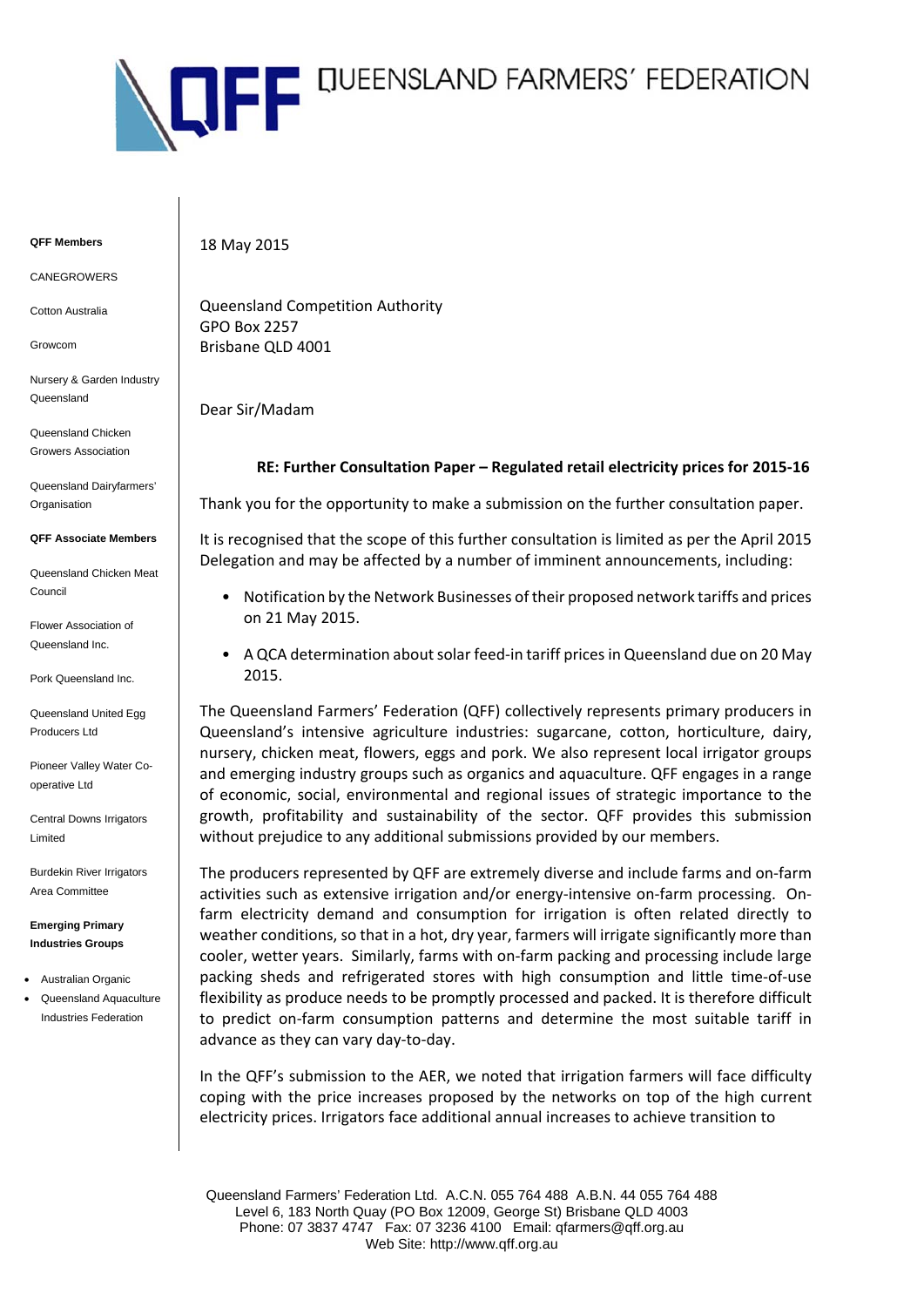regulated tariffs by 2020 with the QCAs proposed increase of 5% for next financial year on the basis of anticipated increases to standard business tariffs.

With continuing utility cost increases, the competitive position of our irrigation farmers is expected to continue to be eroded over the next five years.

The QFF supports QCA proposals to allow business customers to continue to access transitional tariffs and retain transitional tariffs for 2015‐16. QFF remains concerned about the transition for the sector as networks move to implement their future tariff proposals with frequent changes to tariff structures, highlighted by the introduction of Tariff 22A to replace Tariff 22.

QFF wish to reiterate the concern that switching to time-of-use regimes will be useful for some farmers whose systems are amenable to shifting their time of use but for most the irrigation requirements in the summer months necessitate extended daytime pumping. In addition, many farmers have to pump their water when river flows permit, which may not fit with off peak periods. Similarly, the timing of on‐farm packing and processing is driven by a range of factors and may have little time‐of‐use flexibility.

QFF welcomes action taken by the AER to reduce projected revenue requirements of both Ergon and Energex to address inefficiencies of capex, the excessive proposed rates of return and the flow on impacts to opex. QFF recognises that these should result in savings, and anticipates these savings being passed on to farmers. Table 1 of each of AERs determinations for Ergon and Energex predict a decline in average small business electricity bills of between 0.9% and 2.4% each of the five years of the 2015‐20 period.

Consistent with the QCA commitments<sup>1</sup> and based on the above and the Energy Cost reductions in the Ergon Area (Table 8, Section 4.4 and Table 14, Section 7.2 of QCAs Draft Determination) the QFF does not support the QCAs proposal to increase transitional tariffs. These costs reductions indicate a case for a reduction in tariffs, including the transitional tariffs rather than an increase of 5% (Table 15).

QFF is concerned that the proposed Business Time of Use tariff (Tariff 22A) and the move towards Seasonal Time of Use Demand tariffs (Tariff 50) for larger customers has the potential to impact on farm costs. It is noted that these are optional and have suggested a number of approaches below to increase the understanding of these tariffs and work with producers to determine the cost implications prior to full implementation and the most suitable time for producers to switch tariff.

The QFF suggests that the Queensland Government consider further incentives to assist in meeting the capital costs for on‐farm energy efficiency and demand management upgrades, recognising the benefits to the network, particularly in rural and remote locations. Although it is outside the scope of this review, the QFF sees the potential for farmers to continue to work with the Network Service Providers to alleviate network constraints where there is a suitable incentive for the farmer.

The QFF suggests two potential avenues to assist farmers in making the transition to Business tariffs, time‐of‐use tariffs and time of use demand tariffs, including:

1. *Transitional Billing Disclosure*, where the retailer provides transitional tariff customers with comparative information to assist them to understand their bill cost if they had elected to

<sup>&</sup>lt;sup>1</sup> Assumina that the price increases calculated for standard business tariffs occur, the QCA proposes to increase all transitional tariffs by 5% in 2015-16. If these anticipated price increases for standard tariffs do not eventuate, the QCA will *reassess its position on transitional tariffs.* From http://www.qca.org.au/Electricity/Electricity‐Prices‐2015–16/Electricity‐ prices‐2015‐16/Electricity‐Prices‐Business‐Tariffs